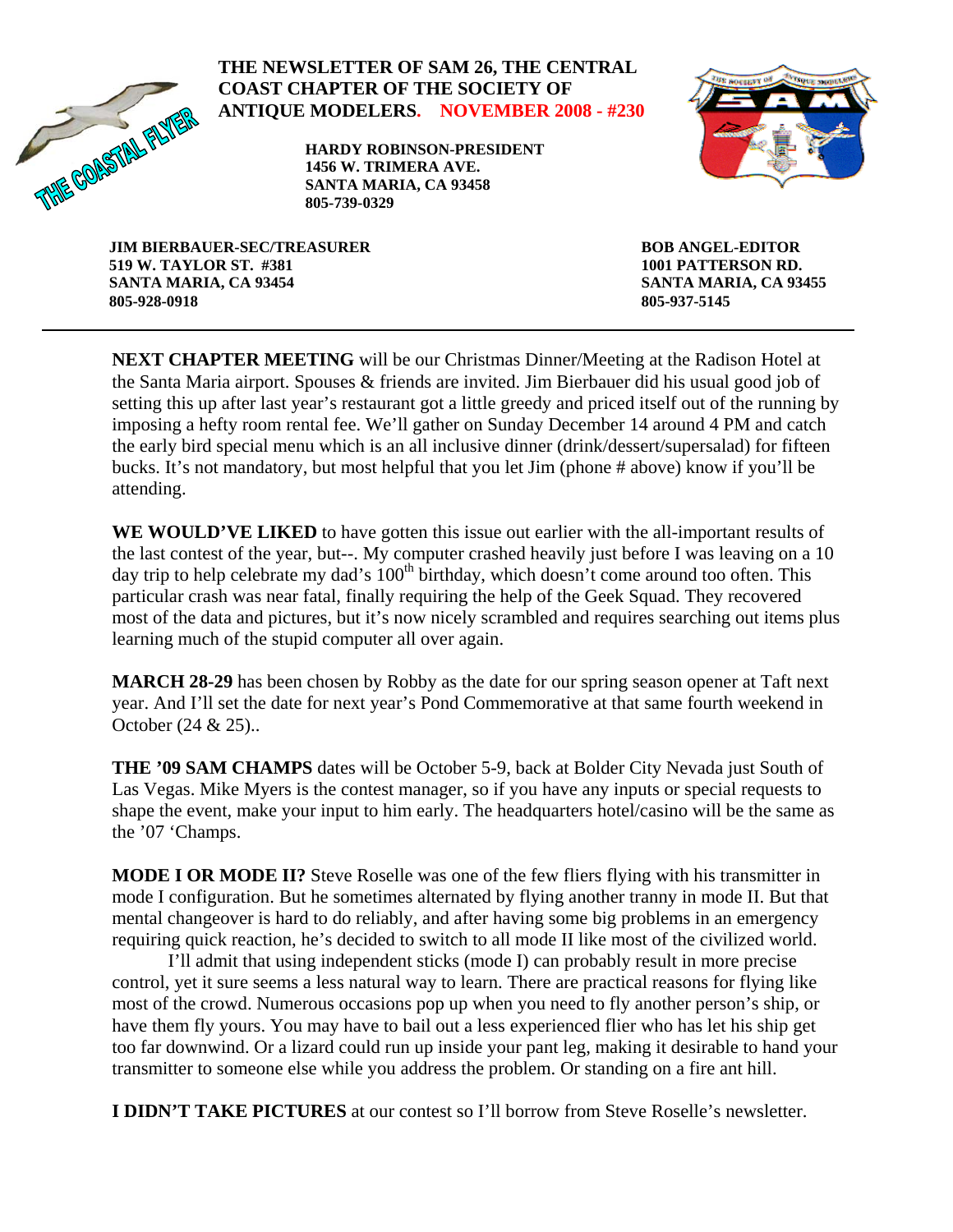#### **RESULTS-JOHN POND COMMEMORATIVE OT/RC CONTEST -XXXIII SATURDAY OCTOBER 25, 2008 SHOWN FIRST**

| <b>EVENT</b>            | <b>SHIP</b>   | <b>SIZE</b>    | <b>ENGINE</b>                                   | $\mathbf{1}$ | $\overline{2}$ | $\mathbf{3}$ | $\overline{\mathbf{4}}$ | <b>TOTAL</b> |
|-------------------------|---------------|----------------|-------------------------------------------------|--------------|----------------|--------------|-------------------------|--------------|
| <b>A IGNITION</b>       |               |                |                                                 |              |                |              |                         |              |
| Wasn't flown            |               |                |                                                 |              |                |              |                         |              |
| <b>B GLOW</b>           |               |                |                                                 |              |                |              |                         |              |
| 1. Rick Holman          | Stardust Spl. | 465            | NovaRossi                                       | 8:00         | 8:00           |              |                         | 16:00        |
| 2. Don Bishop           | Bomber        | 670            | K&B 4.9                                         | 8:00         | 8:00           |              |                         | <b>DNFO</b>  |
| 3. Dave Lewis           | Playboy       | 800            | Super Tigre 29                                  | 5:57         | 5:27           | 5:34         |                         | 11:25        |
| 4. Bob Angel            | Stardust Spl. | 660            | Torp 29                                         | 2:43         | Rats!          |              |                         | 2:43         |
| <b>C IGNITION</b>       |               |                |                                                 |              |                |              |                         |              |
| 1. Bob Angel            | <b>Bomber</b> | 1206           | McCoy 60                                        | 7:64         | 9:00           | 9:00         |                         | 41:28FO      |
| 2. Rick Holman          | Bomber        | 1260           | McCoy 60                                        | 9:00         | 9:00           |              |                         | 40:00FO      |
| 3. Jim Elliott          | Clipper       | $\gamma$       | Super Cyclone                                   | 9:00         | 3:24           | 9:00         |                         | LOF-FO       |
| 4. Bob Meyering         | Bomber        | 1260           | Bartelt Mac 60                                  | 5:30         | 6:40           | 8:01         | 9:00                    | 17:01        |
| 5. Don Bishop           | <b>Bomber</b> | 1100           | McCoy 60                                        | 9:00         | I quit!        |              |                         | 9:00         |
| 6. Steve Roselle        | Sailplane     | 864            | Edco 65                                         | 0:04         | Oops!          |              |                         | 0:04         |
| <b>TEXACO</b>           |               |                |                                                 |              |                |              |                         |              |
| 1. Jim Bierbauer        | Dallaire      | 1400           | <b>OS 40 FS</b>                                 | 14:05        | <b>LOF</b>     |              |                         | 14:05        |
| 2. Rick Holman          | $RC-1$        | 1010           | <b>O&amp;R 60</b>                               | 5:05         |                |              |                         | 5:05         |
| 3. Bob Angel            | Kloud King    | 670            | Brown Jr.                                       | 0:54         | 1:41           | 2:12         | <b>WOW</b>              | 2:12         |
| <b>E TEXACO</b>         |               |                |                                                 |              |                |              |                         |              |
| 1. Steve Roselle        | Foote West'nr | 630            | E                                               | 21:03        | 26:34          |              |                         | 26:54        |
| 2. Hardy Robinson       | <b>Bomber</b> | 750            | $\overline{E}$                                  | 6:37         | LOF            | Fooey        |                         | 6:37         |
| <b>O&amp;R SIDEPORT</b> |               |                |                                                 |              |                |              |                         |              |
| 1. Rick Holman          | $RC-1$        | 1010           | <b>O&amp;R 60</b>                               | 3:09         | 2:42           | 5:30         | 2:46                    | 8:39         |
| <b>O.T. GLIDER</b>      |               |                |                                                 |              |                |              |                         |              |
| 1. Bob Angel            | Waif          |                | Hi-Start                                        | 3:25         | 4:57           | 6:52         |                         | 15:14        |
| 2. Hardy Robinson       | $R-40$        |                | Hi-Start                                        | 1:53         | 3:09           | 4:43         |                         | 9:45         |
| 3. Jim Bierbauer        | Floater       |                | Hi-Start                                        | 2:37         | 2:10           | 4:45         |                         | 9:32         |
| <b>SOS ELECTRIC</b>     |               |                |                                                 |              |                |              |                         |              |
| Wasn't flown            | lonesome      |                |                                                 |              |                |              |                         |              |
| <b>SPEED 400</b>        |               |                |                                                 |              |                |              |                         |              |
| 1. Bob Meyering         | Bomber        | $\gamma$       | E                                               | 0:00         | 13:10          | 6:59         |                         | 20:09        |
| 2. Steve Roselle        | Dallaire      | 300            | E                                               | 9:06         | 7:09           |              |                         | 16:15        |
|                         |               |                | <b>SUNDAY'S EVENTS -POND COMMEMORATIVE 2008</b> |              |                |              |                         |              |
| <b>EVENT</b>            | <b>SHIP</b>   | <b>SIZE</b>    | <b>ENGINE</b>                                   | 1            | $\overline{2}$ | $\mathbf{3}$ | $\overline{\mathbf{4}}$ | <b>TOTAL</b> |
| <b>A GLOW LER</b>       |               |                |                                                 |              |                |              |                         |              |
| 1. Rick Holman          | Stardust Spl. | 460            | NovaRossi 15                                    | 7:00         | 7:00           | hurray       |                         | 14:00        |
| <b>B IGNITION</b>       |               |                |                                                 |              |                |              |                         |              |
| 1. Rick Holman          | Stardust Spl. | 490            | McCoy 29                                        | 8:00         | 8:00           |              |                         | 16:00        |
| <b>C GLOW</b>           |               |                |                                                 |              |                |              |                         |              |
| 1. Rick Holman          | Bomber        | $\overline{?}$ | 40 something                                    | 9:00         | 8:46           | 9:00         |                         | 6:13 FO      |
| 2.Don Bishop            | Bomber        | 9:00           | Rossi 40                                        | 9:00         | 9:00           |              |                         | 5:22 FO      |
| 3. Ralph Cooke          | Bombshell     | 844            | Fox 36 combat                                   | 3:48         | 2:20           | 9:00         | 4:11                    | 13:11        |
| 4. Dave Lewis           | Anderson      | 9:00           | <b>K&amp;B 40</b>                               | 3:49         | 5:10           | 5:08         | 5:11                    | 10:21        |
| <b>ANTIQUE</b>          |               |                |                                                 |              |                |              |                         |              |
| 1. Bob Meyering         |               |                |                                                 | 9:04         | 10:00          | 3:143        |                         | 19:04        |
| This space              | accidentally  | left           | blank.                                          |              |                |              |                         |              |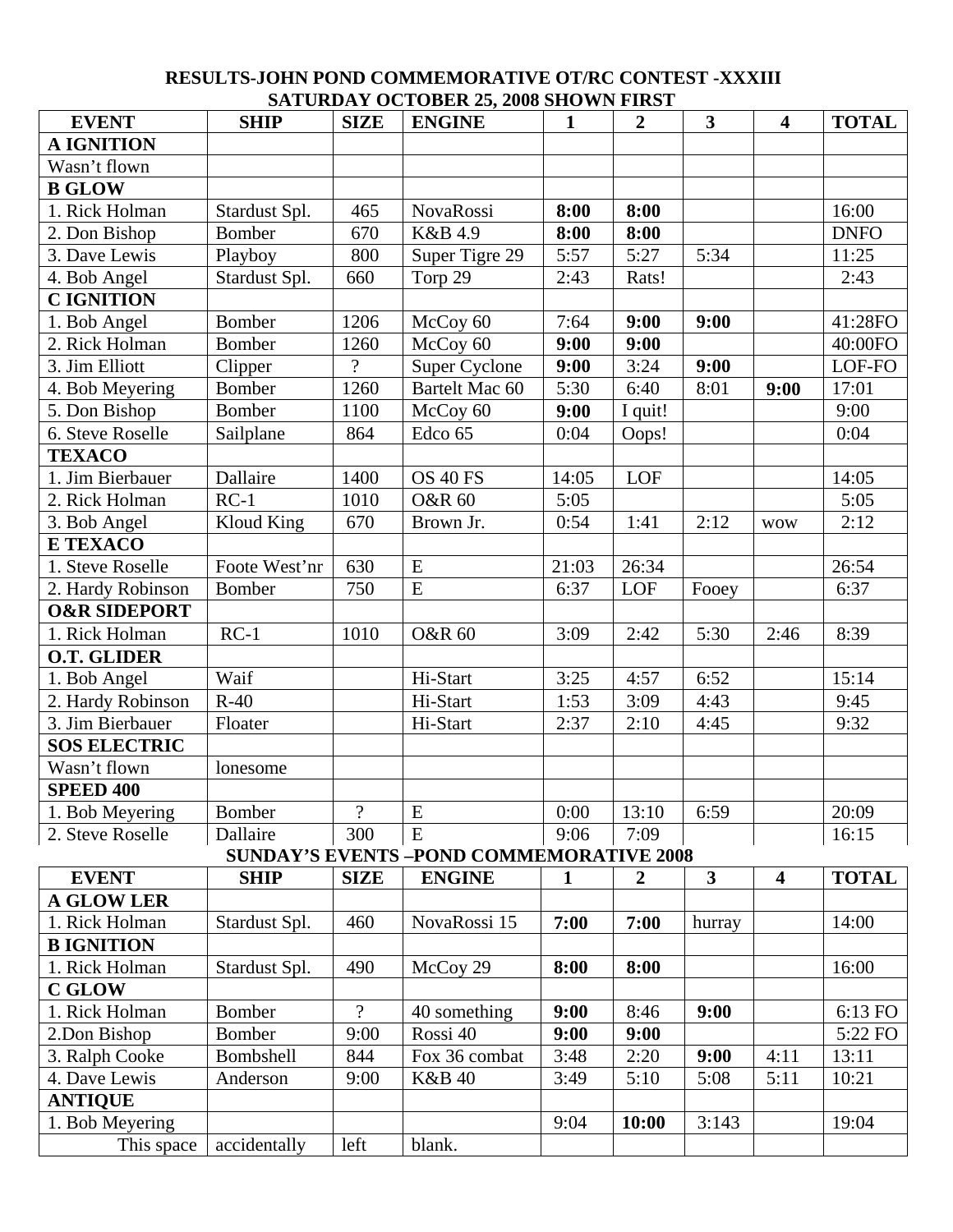| <b>EVENT</b>         | <b>SHIP</b>    | <b>SIZE</b> | <b>ENGINE</b>   | 1          | $\overline{2}$ | 3     | 4     | <b>TOTAL</b> |
|----------------------|----------------|-------------|-----------------|------------|----------------|-------|-------|--------------|
| 1/2A TEXACO          |                |             |                 |            |                |       |       |              |
| 1. Bob Angel         | Playboy Jr.    | 350         | <b>Babe Bee</b> | 9:23       | 8:03           | 6:41  |       | 17:26        |
| 2. Jim Bierbauer     | <b>Bomber</b>  | 350         | Cox             | 5:33       | 6:21           | 7:00  |       | 13:21        |
| 3. Steve Roselle     | Dallaire       | 288         | Cox             | 1:22       | 3:36           | 7:46  |       | 11:22        |
| 4. Jim Elliott       | Atomizer       | 288         | Cox             | 4:08       | 2:20           | 5:45  |       | 9:53         |
| 5. Hardy Robinson    | <b>Bomber</b>  | 350         | Cox             | 3:26       | Sigh!          |       |       | 3:26         |
| 1/2A SCALE           |                |             |                 |            |                |       |       |              |
| 1. Jose Tellez       | Cadet          | 288         | Cox             | 8:21       | 7:08           | 15:00 |       | 23:21        |
| 2. Dick Fischer      | Taylorcraft    | 350         | Cox             | 6:17       | 6:08           | 11:24 |       | 17:41        |
| <b>Elect. LMR</b>    |                |             |                 |            |                |       |       |              |
| 1. Hardy Robinson    | <b>Bomber</b>  | 750         | E               | 4:53       | That           | Was   | Easy! | 4:53         |
| 2. Steve Roselle     | Foote West'nr  | 630         | E               | 0:03       | Heck!          |       |       | 0:03         |
| <b>BROWN JR. LER</b> |                |             |                 |            |                |       |       |              |
| 1. Dick Fischer      | Flamingo       | 1186        | Brown Jr.       | 3:25       | 1:53           | 5:19  |       | 5:19         |
| 2. Dick Griswold     | Contest gassie | 1070        | <b>Brown</b>    | <b>DNF</b> |                |       |       |              |

This years' light attendance, coupled with the fine warm weather made for a relaxed contest. The booming Taft thermals were scarce, but so also were the occasional booming downers. In fact Sunday turned into more of an on-field hangar flying session as many kicked back and didn't finish flying their pre-paid entries. Rick Holman showed more energy, skill and endurance than most, and walked away with the overall Sweepstakes award with 19 points on 3 point scale. Bob Angel and Hardy Robinson were runners up.

 I'm pretty sure we have a perpetual Texaco trophy floating around out there somewhere, which needs the trophy plate updated for Jim Bierbauer and possibly for last years' Texaco winner Dave Lewis. So search your attics and basements (remember those?) and let us know.

 Dick Griswold and wife Ann came over from Arizona. As the lone attending member of the Arizona Mafia, Dick created very little mischief this year, and in fact sprung for several bottles of wine for all at the banquet. Thank you Dick. And thanks also to Ken Kullman, who sent some very nice donations and got the ball rolling for the raffle, which saved us from going in the hole on the contest. Another good contributor was Dan Carpenter, who gave us several remaining four stroke engines from the estate of Don Barrick.

 An unusual thing about the C ignition event was that only half the competitors made the flyoffs. Usually almost all max out in "C", so maybe the rules change extending the max is doing its intended purpose. Jim Elliott did some good flying with his Super Cyke powered Clipper to max out, but was out of the flyoff early with a radio off launch which fortunately landed itself in good shape. So Rick Holman and myself (Angel) battled it out with 40 plus minute flights in the good afternoon air. The two Bombers were identical, the good running McCoy engines were near identical, but there was obviously some small difference that allowed me to get past Rick. I believe I got better initial altitude by using a hard to find old Top Flite wooden prop, while Rick was handicapped with a cheap, heavy, dangerous modern plastic prop. My tongue may be in my cheek again, but those are the facts.

 There were a number of engine problems for this late in the season, with several guys either not finishing their flights, or getting short flights. The usual explanation was often heard:"It was running great at home."

 Dick Fischers' Flamingo always draws attention, and with its gentle climb, it performs most like the ships of yesteryear. But the Brown Jr. engine has quite a struggle with that much airplane. We wonder how it might do if it could be fitted with a Forster 99.

 We made sure that every participant received one of Bob Holman's newly supplied commemorative mugs. Most of us have received trophy cups that were practical only as decorations or pencil holders. But these new cups Bob is turning out make some of the nicest coffee cups I've seen. They're decorated through a new process with permanent hard ceramic logos, emblem, words, or any picture a computer can produce. Best of all, the ones I like are shiny black inside so you don't fuss over harmless coffee stains.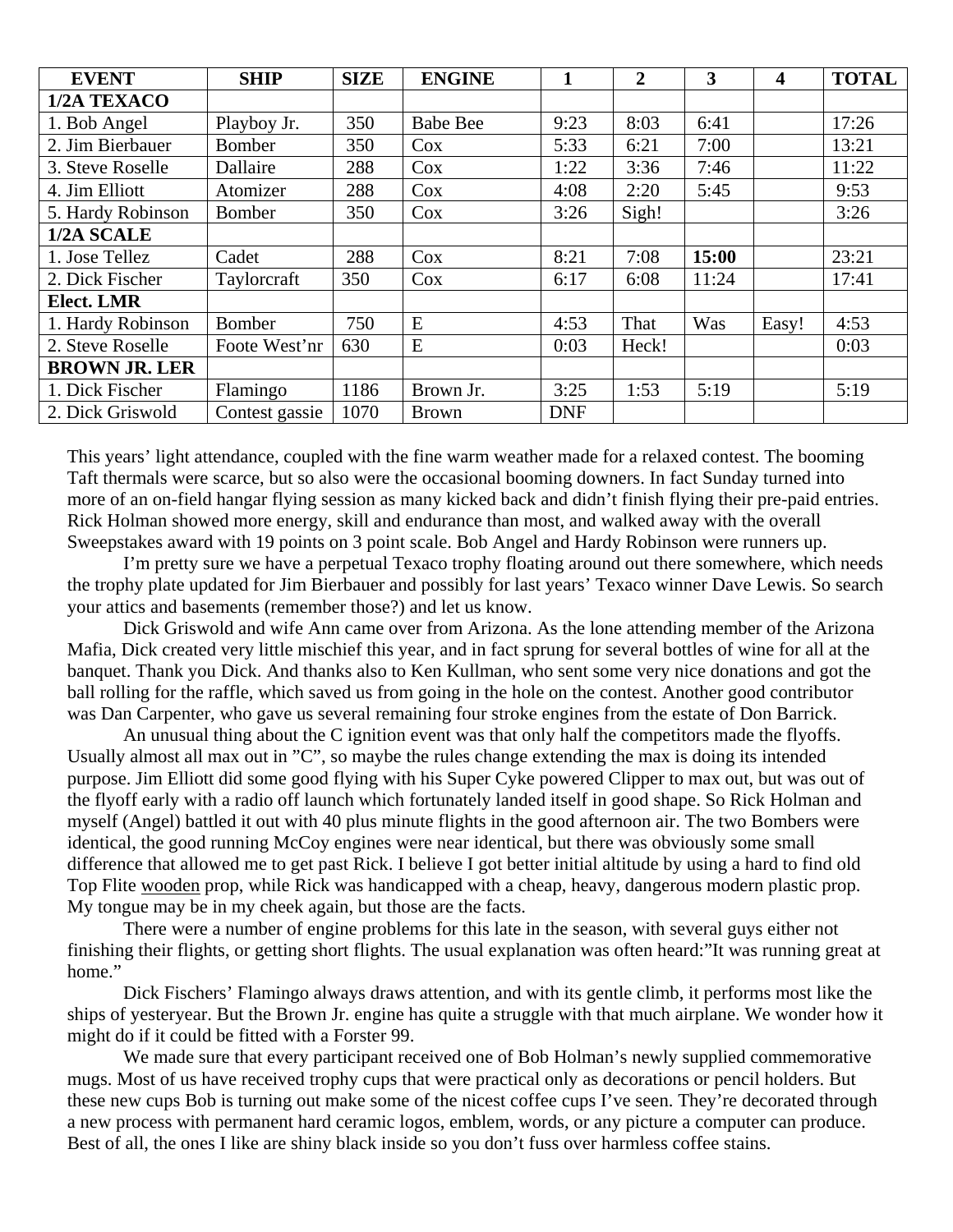

**STEVE ROSELLE** took these photos at the John Pond contest. Top left: Dave Lewis dusts up the desert while tuning his strong running engine. He observes proper etiquette by pointing the prop blast away from the group. Top right: CD Bob Angel preps his B glow Stardust Special. Middle left and right: Dick Fischer preps and flies his Brown Junior powered Flamingo to win the Brown Jr. event.. Bottom left: Dave Lewis and Hardy Robinson in a technical interchange (as distinguished from a common BS session). Bottom right: A few of the nice assortment of engines that were part of the raffle. Ken Kullman donated the Orwick and the Brown. The four strokes, along with some others, came from the Don Barrick collection via Dan Carpenter. Once again Taft weather cooperated nicely for the event with clear skies and just enough breeze to establish a takeoff and landing pattern.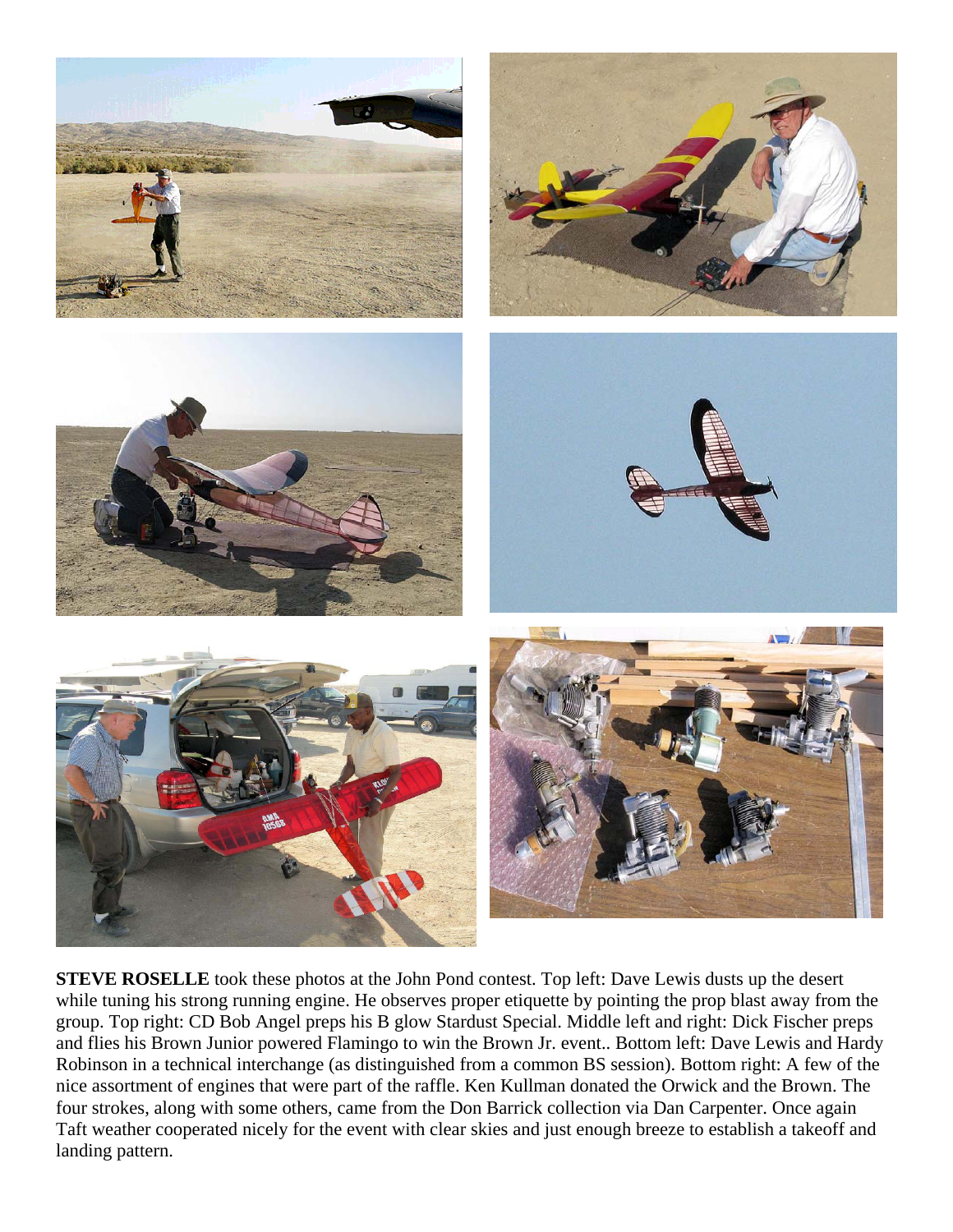**THE OFFROAD MOTORCYCLES** were sort of scarce at Taft this year. Not that we miss them, but there's now a race track somewhere around town where they can do their thing in a more organized way. We've never had a serious confrontation, but some of the riders have at times been less than courteous about making dust upwind. And the few that do show up lately seem to be civilized family groups. The yahoo "drifting" car drivers were few also, and the two or three that appeared kept well downwind. We were told that when we hold an organized event that the field was ours and the Taft police would make them leave if they were causing problems. So on the way to the field Friday, I stopped by the Police station with a courtesy call and informed them of our meet, invited them to stop by and took their phone number. The station is close by, on the next street just east of the road into K Mart.

**A YOUNG BOY** rode over to the flight line on his bicycle and struck up a conversation with Ralph Cooke, who was prepping his model. The youth was interested in modeling and was full of questions, while Ralph did a good job of patiently explaining things. Soon his mother slowly approached on her quad cycle to check that her son wasn't being a pest. Ralph assured her things were fine and she returned to her group of power cyclists.

**THE CLASS A IGNITION EVENT,** which went unflown is sort of typical of declining interest in that particular event. The dominance of pre-1950 diesel engines, which are classed as ignition engines, might be a big part of the problem. Many just do not like the smell, the special fuel needs, or the fussy starting and tuning requirements of the diesels. Here's a thought. It wouldn't conflict with the rule book if we combined all small diesels into the class A glow event. We'd allow the oldies their specified 35 second engine run to keep things fair. That could reopen A ignition to the true ignition engines such as the Ardens, McCoys, Shilens, Simplex Hornets and cross flow glow conversions. At the same time it wouldn't make existing diesel powered ships obsolete. Any comments?

**EVAPO RUST:** Joe Wagner made a trial run and gave a testimony for this product in his Model Aviation column. But just like the search for Dawn Power Dissolver (finally located only at WalMart), it wasn't easy to find. But Ralph Cook sent the following note:

Anyone interested in obtaining EvapO-Rust can get it at "Harbor Freight" I just picked up a gallon for \$20.00. They also had quarts for sale for \$8.00. EvapO-Rust is GREAT for taking rust off of bearings, crankshafts, etc. without damaging the item. I am really impressed with the results. I have used it to clean up some expensive "Pump" parts and hard to get bearings for "Bran & Lube" pumps, as well as for cleaning up my Model engine parts. The results were excellent. NOTE: EvapO-Rust will damage paint and Anodizing on our old engines.

**AND AL LIDBERG** who organizes the big Eloy event each January dispatched this: It's been my experience that nitrate dope [CPC brand at least] is seriously affected by Aerodyne's diesel fuel. The surface is softened and gummy, making cleanup difficult. A coat of Minwax polyurethane rattlecan varnish works well to protect the nitrate. One can also use 'RC' clear from the hobby shop. If I want to take the time for setup/spray/cleanup, I also have a lifetime supply [i.e. most of a gallon] of Fullerplast, a catalyzed bar varnish that's been around since the late 50s - it works very well for diesel and high nitro glow fuels.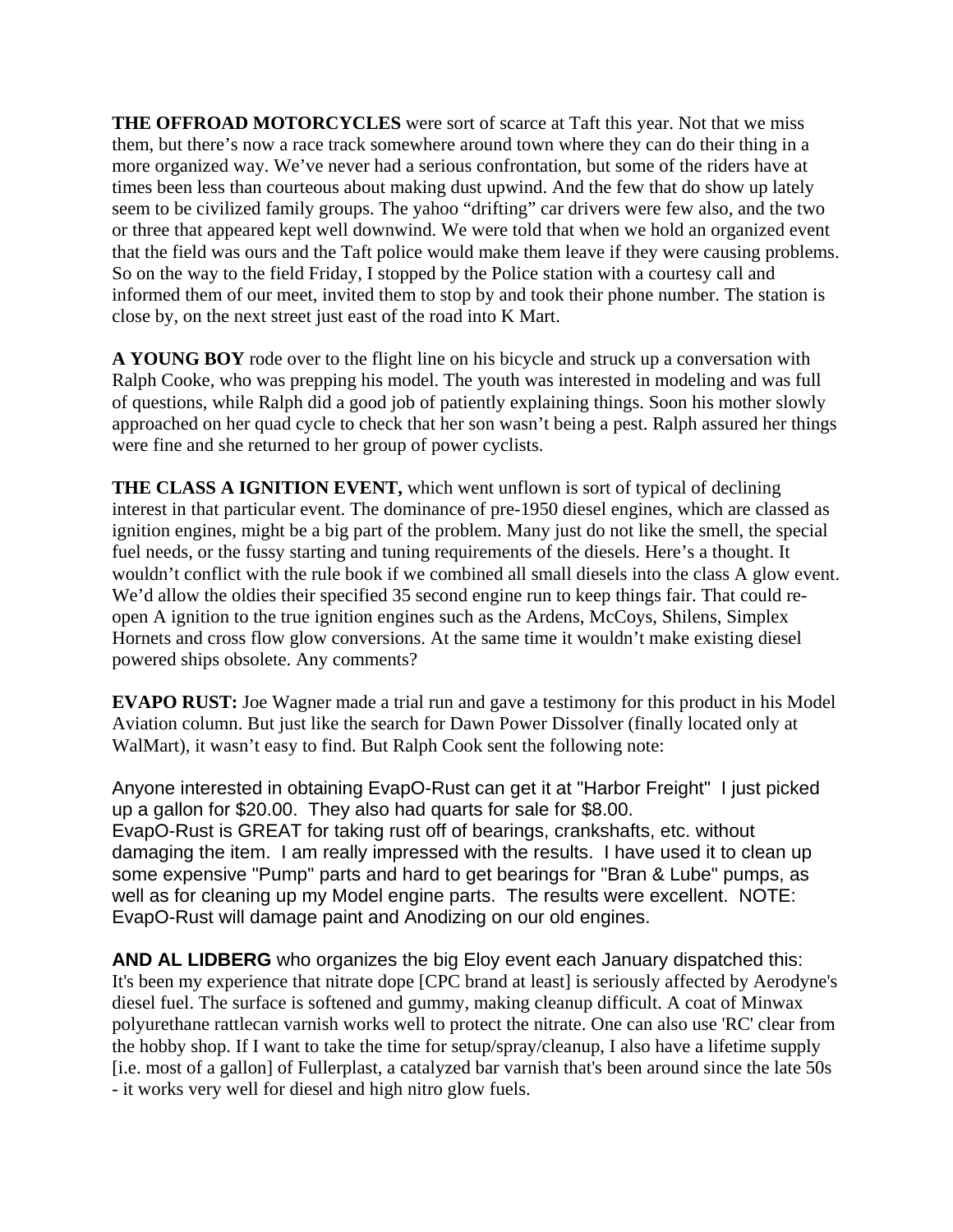

#### **Results Frank Ehling International 1/2 A Texaco Postal Challenge**

**September 22 thru October 14 2008 Mike Clancy, Terry Ketten, CDs**



Well, SAM 51 has done it again. Congratulations to them as winners of the 2008 Frank Ehling International 1/2 A Texaco Postal Challenge. And congratulations to all the SAM Chapters that fielded a team. This was an excellent contest. We had eleven teams send in results. SAM 700 intended to enter but had problems and were not able to get a team together. We had quite variable weather conditions at the various locations. There was a great variety of designs flown. Times were wide ranging and seemed to depend greatly on conditions. As there is no more space on the trophy, SAM 27 (if there are no objections) will have an additional base section and a new plaque added to the trophy. We will engrave the champions information on the plaque and send them the trophy. SAM 51 will have the privilege of running the contest next year. Again congratulations and thanks to all who participated. Thanks also for all your letters and photos. -- *Mike Clancy, President SAM 27.*

# *SAM 51, "The Nifty Ones" Carmichael, California, U.S.A.*

| Pilot's Name                       | Model        | Wing<br>Area | Wt.  | <b>Flight</b><br>(sec.) | Flight<br>(sec.) | <b>Flight</b><br>(sec.) | <b>Total</b><br>Best 2<br>(sec.) |
|------------------------------------|--------------|--------------|------|-------------------------|------------------|-------------------------|----------------------------------|
| 1. Eut Tileston                    | Peerless Cub | 241          | 14.0 | 900                     | 900              |                         | 1800                             |
| 2. Bob Grice                       | Dallaire     | 300          | 17.0 | 900                     | 852              | 900                     | 1800                             |
| 3. Bill Brown                      | Dallaire     | 300          | 17.0 | 900                     | 810              | 755                     | 1710                             |
| 4. Bob Metzger (flew in Tennessee) | Airborne     | 288          | 16.0 | 509                     | 406              | 412                     |                                  |
| 5. Bob English                     | Airborne     | 288          | 16.0 | 414                     | 477              | dnf                     |                                  |
| 6. Ken Holden                      | Dallaire     | 300          | 17.0 | 276                     | 388              | dnf                     |                                  |
| 7.                                 |              |              |      |                         |                  |                         |                                  |

Total time is the sum of the best two flights. 15 min. max.

Weather: At Schmidt Ranch, clear and sunny, light winds, great lift.

**Grand Total: (top three) 5310**

### *SAM 27 Napa, Sonoma, Marin, California, U.S.A.*

| <b>Pilot's Name</b> | <b>Model</b>  | Wing<br>Area | Wt.  | <b>Flight</b><br>(sec.) | Flight<br>(sec.) | Flight<br>(sec.) | <b>Total</b><br>Best 2<br>(sec.) |
|---------------------|---------------|--------------|------|-------------------------|------------------|------------------|----------------------------------|
| 1. Dick Irwin       | Cloud Chopper | 288          | 16.0 | 900                     | 900              | 591              | 1800                             |
| 2. Ed Hamler        | Airborn       | 292          | 16.5 | 766                     | 594              | 809              | 1575                             |
| 3. Mike Clancy      | Playboy       | 288          | 16.0 | 696                     | 801              | 501              | 1497                             |
| 4. Terry Ketten     | Playboy       | 288          | 16.0 | 711                     | 420              | 565              | 1276                             |
| 5. Don Bekins       | Dallaire      | 298          | 16.7 | 900                     | 27               | 308              | 1208                             |
| 6. Tom Moore        | Miss America  | 310          | 17.5 | 335                     | 400              | 754              | 1154                             |
| 7.                  |               |              |      |                         |                  |                  |                                  |

Total time is the sum of the best two flights. 15 min. max. Weather: Warm, sunny, lt. wind, cyclic termals.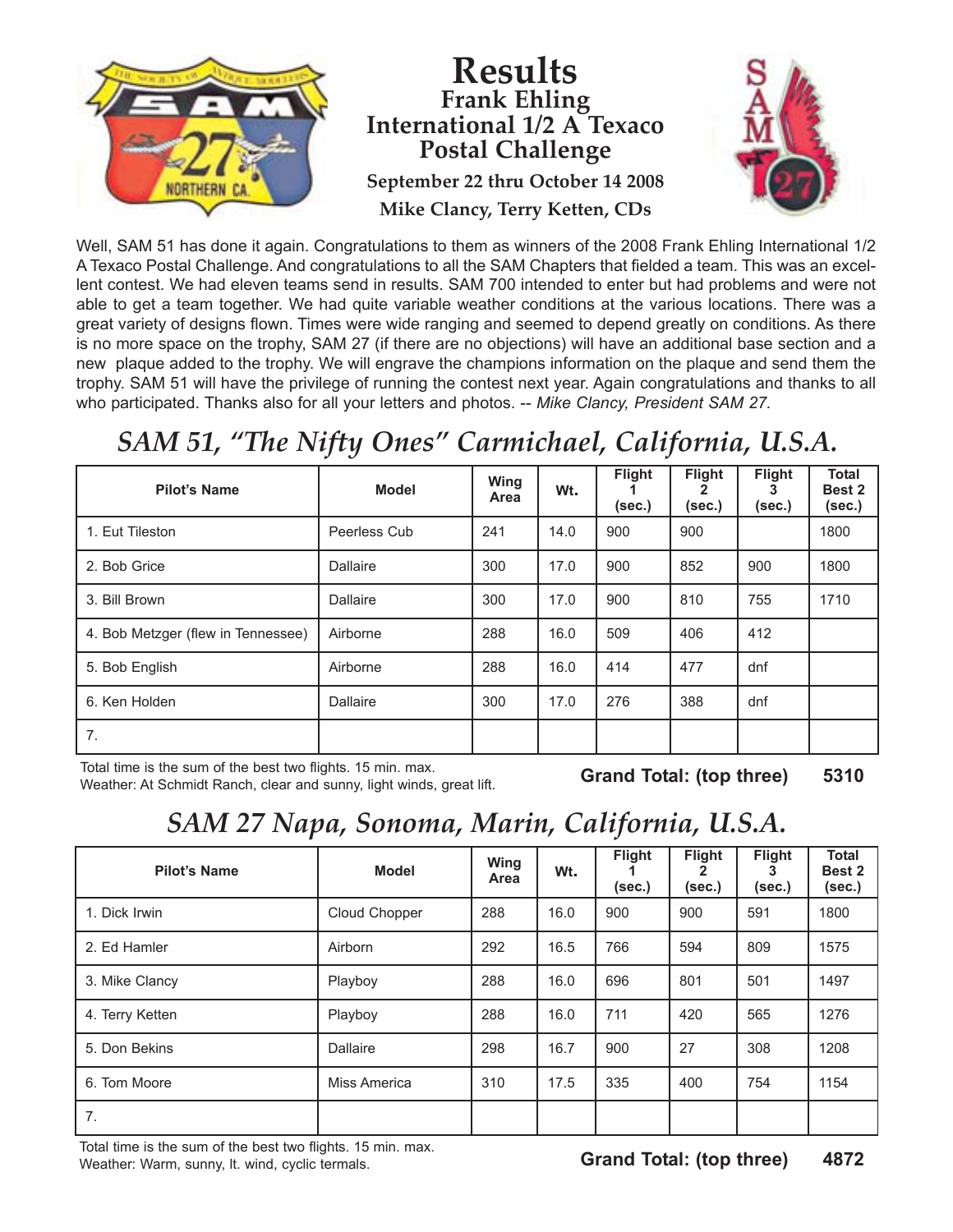## *SAM 62 Italy--Veneto and Friuli Venezia-Giulia group*

| <b>Pilot's Name</b> | <b>Model</b>        | Wing<br>Area | Wt. | <b>Flight</b><br>(sec.) | Flight<br>(sec.) | <b>Flight</b><br>(sec.) | <b>Total</b><br>Best 2<br>(sec.) |
|---------------------|---------------------|--------------|-----|-------------------------|------------------|-------------------------|----------------------------------|
| 1. Mario Coppola    | Sine                |              |     | 798                     | 900              |                         | 1698                             |
| 2. Tiziano Bortolai | Flamingo            |              |     | 747                     | 863              |                         | 1610                             |
| 3. Valter Gremese   | <b>DG 47</b>        |              |     | 698                     | 741              |                         | 1439                             |
| 4. Antonio Ghiotto  | Sine                |              |     | 551                     | 574              |                         | 1125                             |
| 5. Mario Crestani   | <b>Cement Mixer</b> |              |     | 440                     | 459              |                         | 899                              |
| 6.                  |                     |              |     |                         |                  |                         |                                  |
| 7.                  |                     |              |     |                         |                  |                         |                                  |

Total time is the sum of the best two flights. 15 min. max.

10tal time is the sum of the best two flights. 15 mln. max.<br>Weather: Covered/light rain. Not the best weather but thermals not uncommon. **Grand Total: (top three) 4747** 

# *SAM 84 Vintagents--Manly West, QCD Australia*

| <b>Pilot's Name</b> | <b>Model</b>   | Wing<br>Area | Wt.  | <b>Flight</b><br>(sec.) | Flight<br>2<br>(sec.) | <b>Flight</b><br>(sec.) | <b>Total</b><br>Best 2<br>(sec.) |
|---------------------|----------------|--------------|------|-------------------------|-----------------------|-------------------------|----------------------------------|
| 1. Arnold Broese    | Playboy        | 315          | 17.8 | 380                     | 159                   | 359                     | 739                              |
| 2. Des Slattery     | Kerswap        | 288          | 16.3 | 900                     | 307                   | 70                      | 1207                             |
| 3. Tony Hart        | Little Diamond | 258          | 14.5 | 292                     | 900                   | 287                     | 1192                             |
| 4. Greg Martin      | Kerswap        | 288          | 16.2 | 338                     | 900                   | 552                     | 1452*                            |
| 5. Brian Victor     | Playboy Cabin  | 315          | 17.6 | 428                     | 58                    | 176                     | 604                              |
| 6. Jim Hardy        | Little Diamond | 282          | 16.0 | 701                     | 900                   | 165                     | 1601*                            |
| 7. Mick Walsh       | Kerswap        | 288          | 16.1 | 401                     | 900                   | 577                     | $1477*$                          |

Total time is the sum of the best two flights. 15 min. max. Weather: Clear skies, 30 C., patchy lift

**Grand Total: (top three) 4530**

# *SAM 21--San Jose, California, U.S.A.*

| <b>Pilot's Name</b> | <b>Model</b>             | Wing<br>Area | Wt. | <b>Flight</b><br>(sec.) | <b>Flight</b><br>(sec.) | Flight<br>(sec.) | <b>Total</b><br>Best 2<br>(sec.) |
|---------------------|--------------------------|--------------|-----|-------------------------|-------------------------|------------------|----------------------------------|
| 1. Jake Chichilitti | <b>Baby Playboy</b>      | 300          |     | 509                     | 893                     | 900              | 1793                             |
| 2. George Joki      | Zipper A                 |              |     | 521                     | 772                     | 350              | 1293                             |
| 3. Dave Lewis       | Alert                    | 288          |     | 3                       | 900                     | dnf              | 903                              |
| 4. David Saso       | Alert                    | 288          |     | 9                       | 12                      | 170              | 182                              |
| 5. Henry Smith      | <b>Buzzard Bombshell</b> | 204          |     | 121                     | dnf                     | dnf              | 121                              |
| 6.                  |                          |              |     |                         |                         |                  |                                  |
| 7.                  |                          |              |     |                         |                         |                  |                                  |

Total time is the sum of the best two flights. 15 min. max. Weather: 72F., sunny and clear, no wind, perfect day for flying.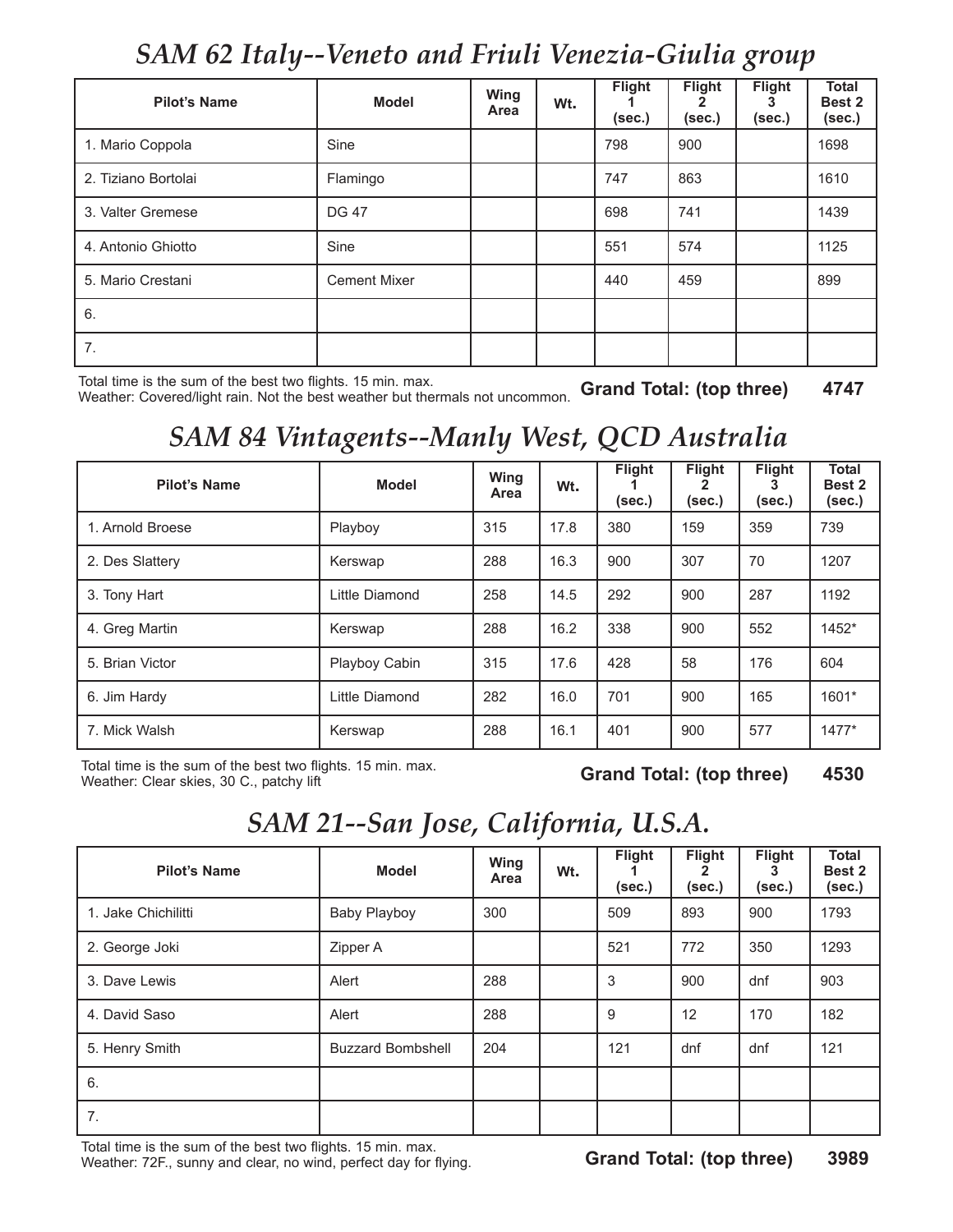### *SAM 12--Mays Landing, N.J., U.S.A.*

| Pilot's Name                 | <b>Model</b> | Wing<br>Area | Wt.  | <b>Flight</b><br>(sec.) | Flight<br>(sec.) | Flight<br>(sec.) | <b>Total</b><br>Best 2<br>(sec.) |
|------------------------------|--------------|--------------|------|-------------------------|------------------|------------------|----------------------------------|
| 1. Ed Milewski               | Dallaire     | 300          | 16.7 | 442                     | 402              | 731              | 1173                             |
| 2. Mike Schall               | Dallaire     | 300          | 16.7 | 267                     | 475              | 841              | 1316                             |
| 3. Walt Geary                | Megow Chief  | 300          | 16.7 | 772                     | 494              | lof              | 1266                             |
| 4. Roy Wilson (Team Manager) | Rambler      | 288          | 16.0 | lof                     | $\mathbf 0$      | 0                | 0                                |
| 5. Bruce Oakes               | Lanzo Bomber | 288          | 16.0 | 245                     | 302              | dnf              | 547                              |
| 6. Ron Lockhart              | Lanzo Bomber | 288          | 16.0 | 392                     | 346              | 429              | 821                              |
| 7.                           |              |              |      |                         |                  |                  |                                  |

Total time is the sum of the best two flights. 15 min. max. Weather: Clear, 70F. 15 mph wind, 3-7 p.m.

**Grand Total: (top three) 3755**

### *SAM 56--Wichita Historic Aircraft Modelers, Wichita, Kansas, U.S.A.*

| <b>Pilot's Name</b> | <b>Model</b> | Wing<br>Area | Wt. | <b>Flight</b><br>(sec.) | <b>Flight</b><br>2<br>(sec.) | <b>Flight</b><br>3<br>(sec.) | <b>Total</b><br>Best 2<br>(sec.) |
|---------------------|--------------|--------------|-----|-------------------------|------------------------------|------------------------------|----------------------------------|
| 1. Jeff Englert     | Playboy      |              |     | 900                     | 309                          | 807                          | 1707                             |
| 2. Jack Phelps      | Playboy      |              |     | 66                      | 51                           | 314                          | 380                              |
| 3. Ed Salguero      | Sailplane    |              |     | 900                     | 679                          | 346                          | 1579                             |
| 4.                  |              |              |     |                         |                              |                              |                                  |
| 5.                  |              |              |     |                         |                              |                              |                                  |
| 6.                  |              |              |     |                         |                              |                              |                                  |
| 7.                  |              |              |     |                         |                              |                              |                                  |

Total time is the sum of the best two flights. 15 min. max.

Weather: Clear, wind 0-7 mph, temp 90 F. Weather no excuse for poor showing. **Grand Total: (top three) 3666**

#### *SAM 600--Victoria, Australia*

| <b>Pilot's Name</b> | <b>Model</b> | <b>Wing</b><br>Area | Wt. | <b>Flight</b><br>(sec.) | <b>Flight</b><br>2<br>(sec.) | <b>Flight</b><br>(sec.) | <b>Total</b><br>Best 2<br>(sec.) |
|---------------------|--------------|---------------------|-----|-------------------------|------------------------------|-------------------------|----------------------------------|
| 1. Brian Laughton   | Red Ripper   | 288                 | 16  | 520                     | 526                          | 778                     | 1304                             |
| 2. Barry Barton     | Stardust     | 324                 | 18  | 702                     | 420                          | shot down               | 1122                             |
| 3. Trevor Boundy    | Stardust     | 324                 | 18  | 522                     | 449                          | 540                     | 1062                             |
| 4.                  |              |                     |     |                         |                              |                         |                                  |
| 5.                  |              |                     |     |                         |                              |                         |                                  |
| 6.                  |              |                     |     |                         |                              |                         |                                  |
| 7.                  |              |                     |     |                         |                              |                         |                                  |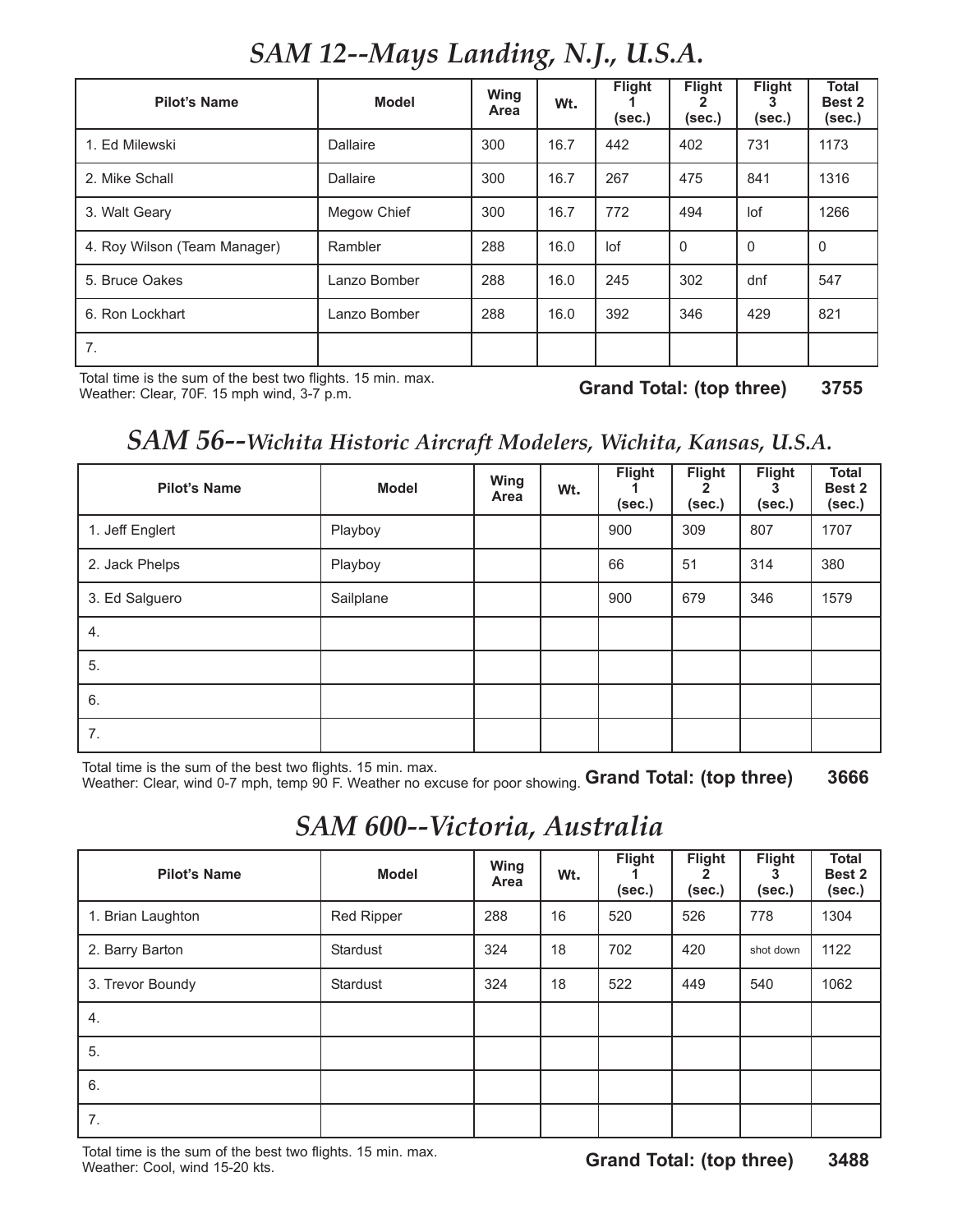### *SAM 26 Santa Maria, California, U.S.A.*

| <b>Pilot's Name</b> | <b>Model</b>         | Wing<br>Area | Wt. | <b>Flight</b><br>(sec.) | <b>Flight</b><br>(sec.) | <b>Flight</b><br>(sec.) | <b>Total</b><br>Best 2<br>(sec.) |
|---------------------|----------------------|--------------|-----|-------------------------|-------------------------|-------------------------|----------------------------------|
| 1. Tom Empey        | $MG-2$               | 300          | 18  | 262                     | 510                     | 612                     | 1122                             |
| 2. Bob Facto        | Airborne             | 300          | 18  | 462                     | 631                     | 485                     | 1116                             |
| 3. Dick Fischer     | <b>Taylor Cub</b>    | 320          | 18  | 300                     | 272                     | $-$                     | 572                              |
| 4. Bob Angel        | Playboy Jr.          | 354          | 21  | 116                     | 398                     | $-$                     | 514                              |
| 5. Hardy Robinson   | <b>Bomber</b>        | 350          | 22  | 474                     | $-$                     | $-$                     | 474                              |
| 6. Jim Bierbaver    | <b>Strato Streak</b> | 288          | 17  | dnf                     | $-$                     | --                      | $-$                              |
| 7. Jim Elliott      | Atomizer             | 288          | 17  | dnf                     | $-$                     | $-$                     | $- -$                            |

Total time is the sum of the best two flights. 15 min. max.

Weather: The wind got so bad we quit flying to save the airplanes.

**Grand Total: (top three) 2810**

# *SAM 2001--L'aquilone Roma, Italy*

| <b>Pilot's Name</b>   | <b>Model</b>  | <b>Wing</b><br>Area | Wt. | <b>Flight</b><br>(sec.) | Flight<br>2<br>(sec.) | <b>Flight</b><br>(sec.) | <b>Total</b><br>Best 2<br>(sec.) |
|-----------------------|---------------|---------------------|-----|-------------------------|-----------------------|-------------------------|----------------------------------|
| 1. Sagnetti, Meurizio | M.G. 2        |                     |     | 358                     | 441                   | 722                     | 1163                             |
| 2. Gattea G. Luigi    | Kerswap       |                     |     | 447                     | 372                   | 467                     | 914                              |
| 3. Wessely F. Franco  | Diamond Demon |                     |     | 183                     | 61                    | 452                     | 635                              |
| 4. Santoni Curzio     | Fly Baby      |                     |     | 36                      | $-$                   | $-$                     | 36                               |
| 5.                    |               |                     |     |                         |                       |                         |                                  |
| 6.                    |               |                     |     |                         |                       |                         |                                  |
| 7.                    |               |                     |     |                         |                       |                         |                                  |

Total time is the sum of the best two flights. 15 min. max. Weather: sunny

**Grand Total: (top three) 2712**

# *SAM 1788--Vming, N.S.W., Australia*

| <b>Pilot's Name</b> | <b>Model</b>   | Wing<br>Area | Wt.   | <b>Flight</b><br>(sec.) | <b>Flight</b><br>2<br>(sec.) | <b>Flight</b><br>(sec.) | <b>Total</b><br>Best 2<br>(sec.) |
|---------------------|----------------|--------------|-------|-------------------------|------------------------------|-------------------------|----------------------------------|
| 1. Robert Rutledge  | Kerswap        | 301          | 16.75 | 393                     | 464                          | 173                     | 857                              |
| 2. Ian Connell      | Little Diamond | 322          | 17.75 | 638                     | 145                          | 105                     | 783                              |
| 3. Basil Healy      | Atomiser       | 276          | 15.25 | 277                     | 272                          | 478                     | 755                              |
| 4.                  |                |              |       |                         |                              |                         |                                  |
| 5.                  |                |              |       |                         |                              |                         |                                  |
| 6.                  |                |              |       |                         |                              |                         |                                  |
| 7.                  |                |              |       |                         |                              |                         |                                  |

Total time is the sum of the best two flights. 15 min. max. Weather: Overcast, warm, light southerly breeze.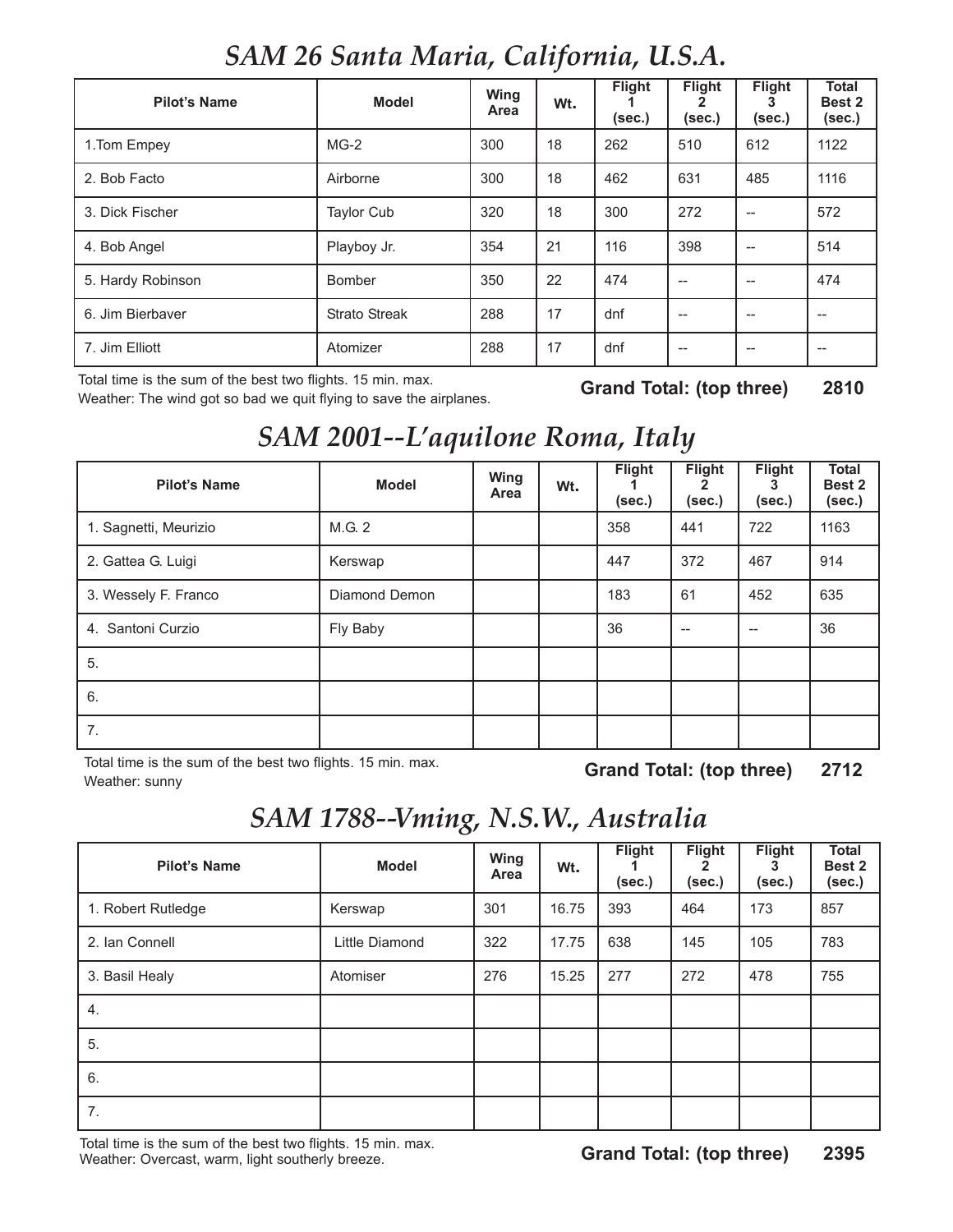**NEW SPARK PLUGS?** Dick Fischer pointed out the ad for the new Saito 180 four stroke engines on the back cover of the December '08 issue of Model Aviation. It shows a spark plug that appears to be about ¼-28 size. The plug looks different from any we've seen. That would indicate that they should be available from Saito. However, it's doubtful that they'd be priced at any bargain compared to the few other types already on the market. But they just might perform differently.

**FMA SECURITY BREACH.** FMA is letting customers know of a possible breach of credit card security for orders recently taken on line (only). I've always had a feeling that credit card orders placed over the telephone might be more secure than over the internet. Ironically, I received this news just a few hours after I'd placed a credit card telephone order with Tower. So I guess that cements my suspicions about on line financial exchanges. This is current news that happened today as I was typing this.

SAM member Earl Fortner, who'd dealt with FMA recently, sent notice that he'd phoned Master Card and found that there were indeed 3 unauthorized transactions against his card. Master card cancelled the 3 charges and is issuing a new card. But they also warned Earl that they limited such cancellations to 5 transactions. So the threat is real and those who've dealt with FMA recently are advised to call their credit card company and get a new card issued.



**THE NORDEC 60** spark ignition engine is an English design, which was obviously influenced heavily by the original black case McCoys. Don't expect to see one on the flying field, because it has more value as a rare collectible, while a McCoy is more available and runs a little stronger.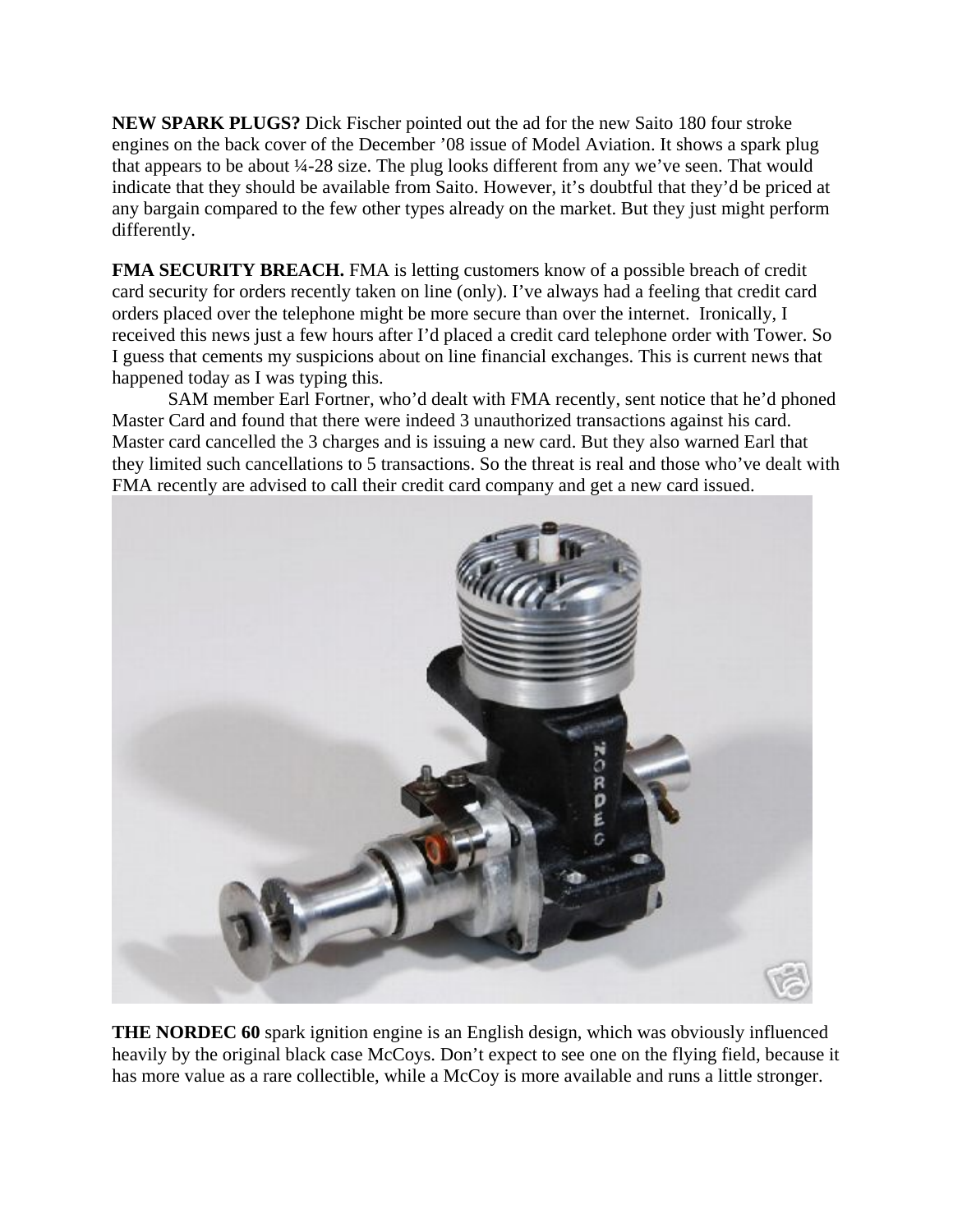**THE NEW AMA** Executive Vice President has been freshly announced as Mark Smith who was voted in by a 2/1 margin over Horrace Cain. I didn't vote because I didn't know Horrace and have only read and heard that he's not considered a "team player" among the good old boys. That can be either a good or bad thing, depending on the intelligence and integrity of the rest of the staff. I believe Horrace served as a district Vice President some time ago.

**THE SAM 26** officer elections in October were the usual low key casual affair, with all the same old tired faces being re-elected to the same old jobs. It's probably a combination of laziness and the fact that we've all got the simple jobs down pat and most of it runs on autopilot anyway.

**GOOD RADIOS** are abundant and cheap on RC Universe and Ebay right now due to the conversion to 2.4 GHz by those hobbyists who always have a need for the latest equipment. While the spread spectrum stuff does offer the best solution to ignition interference, we'll mention once again that practical field experience has shown AM to be superior to FM in curing that same interference problem. Several of the old reliable Futaba 114H AM receivers have sold for around \$20.

 But an odd thing: For some unknown reason the crystal modulated radios are often as not being offered without the crystals. Who wants to buy a radio without a crystal and then go through the struggle of ordering one with a rip-off shipping and handling fee that amounts to more than the crystal is worth? Do the hoarders think that pile of old crystals is going to become a valuable collection someday? And as a buyer you should know what the original frequency was for used equipment because you shouldn't stray too many channels away from the frequency for which it was factory tuned.

**THE JIMMY ALLEN** postal competition is completed and results are out there somewhere, but I don't have them. SAM 26 did participate and I hear our small team finished somewhere below the centerline (as expected). But we have enough contest results packed into this issue, so maybe we'll run that next time. It seems as if these postal events could get a lot more participation if there was a little more publicity beforehand and also through reporting results later. We had to scratch around more than we should've just to get the dates and rules for both the 1/2A Texaco and the Jimmy Allen postals.



Let's close with this reminder to get out there and fly at every opportunity. The sky is ideal with broken clouds, because you can choose which background lets you see the model best when it's five times as high as this one.